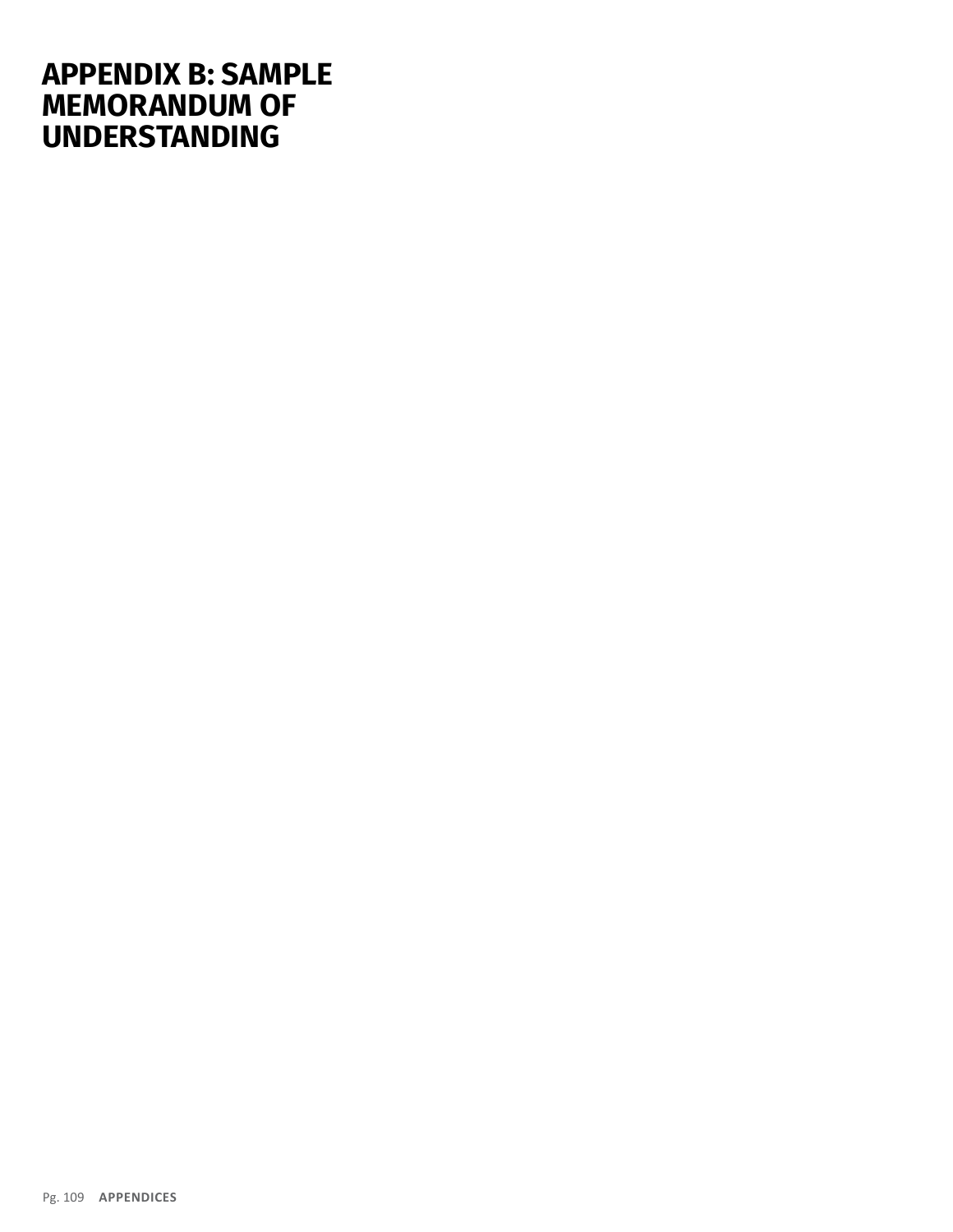## **MEMORANDUM OF UNDERSTANDING BETWEEN «ORGANIZATION\_NAME», Estolano Advisors AND Investing in Place**

This Memorandum of Understanding, while not a legally binding document, does indicate a voluntary agreement to assist in the implementation of the SCAG Advisory Committee for Mobility Innovations ("Advisory Committee"). The agreement is between Estolano Advisors, Investing in Place (the "Consultant Team"), and «ORGANIZATION\_NAME» (the "Committee Member"). It generally defines the overall program goals, describes the collaborative nature of the Advisory Committee, and explains the relationship between the Consultant Team and the Committee Member.

**1. Parties.** This Memorandum of Understanding (the "MOU") is made and entered into by and between «ORGANIZATION NAME» (the "Committee Member"), whose address is «ADDRESS», «CITY», «STATE», «ZIP\_CODE», as well as Estolano Advisors and Investing in Place ("Consultant Team"), whose street addresses are 448 S. Hill St., Ste. 1105, Los Angeles, CA 90013, and 830 Traction Ave, 3rd Floor, Los Angeles, CA 90013, respectively.

**2. Purpose.** The purpose of this MOU is to establish the terms and conditions under which the Consultant Team and the Committee Member will coordinate and collaborate to implement the Advisory Committee.

The primary goal of the Advisory Committee for Mobility Innovations is to engage environmental justice groups and community-based organizations in discussions around equity, mobility innovations, and congestion pricing. Organizations will work with SCAG and the consultant team to inform the development of the equity analysis methodology for new mobility pilots (e.g., zero emission areas) and congestion pricing in Southern California. This engagement will rely on the expertise and insights of local partners to surface best practices, mitigation measures, and interventions that promote more equitable outcomes.

This MOU explains how the Consultant Team and Committee Member will work together to implement the Advisory Committee, laying out anticipated roles for each party.

**3. Term of MOU.** This MOU is effective on January 29, 2020 and shall remain in full force and effect through June 30, 2020. This MOU may be terminated, without cause, by either party upon 30 days written notice, which notice shall be delivered by email (sent to richard@estolanoadvisors.com), by hand, or by certified mail to 448 S. Hill Street, Ste. 1105, Los Angeles, CA 90013.

**4. Responsibilities of Consultant Team.** The Consultant Team is generally responsible for the following:

▪ Work with Committee Member staff to develop a scope of work, determine compensation structure, and required deliverables.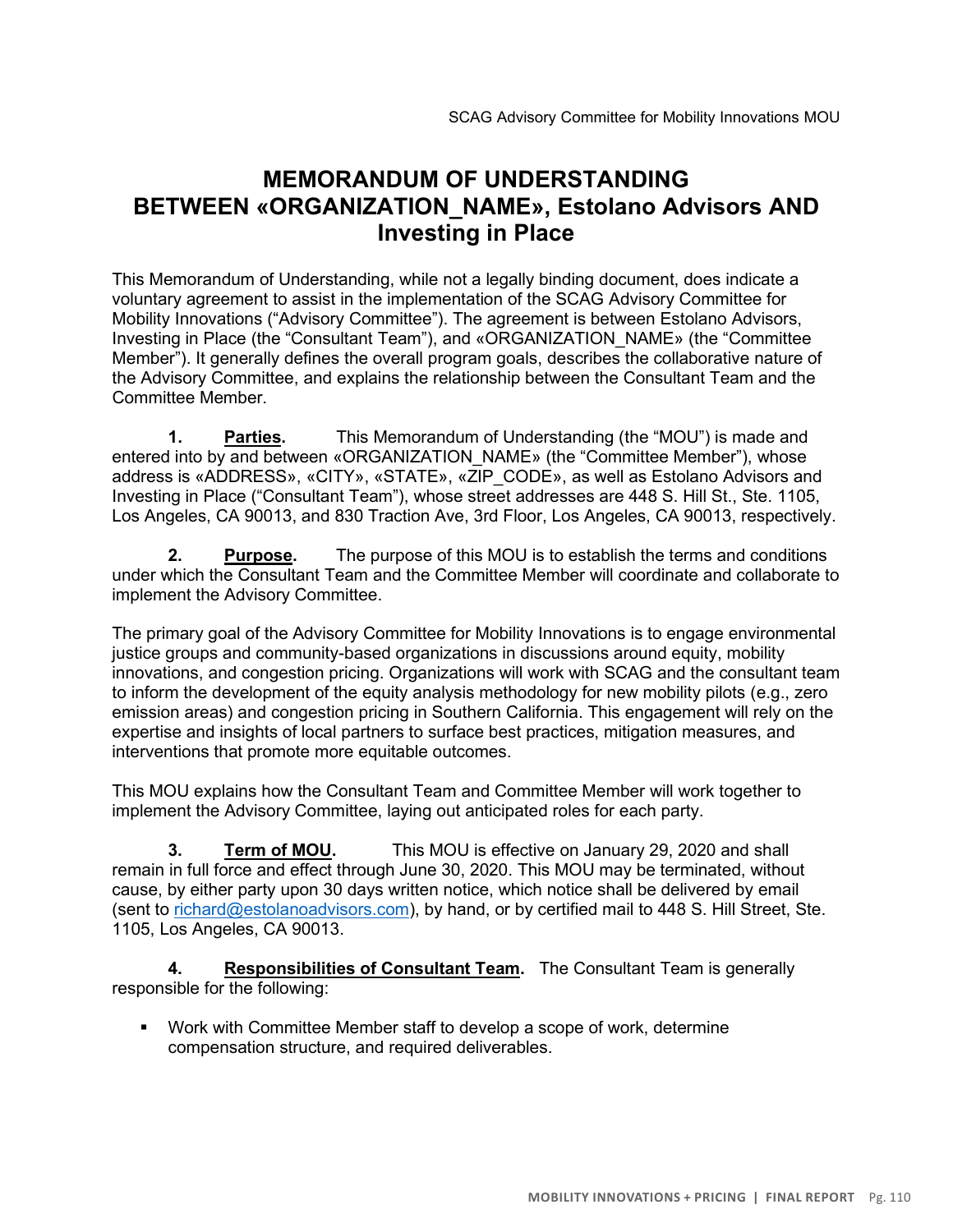- **EXECT** After work has commenced, and if needed, work with Committee Member contact to amend an existing scope of work and/or deliverables (with SCAG approval)
- Facilitate workshops with the Advisory Committee, SCAG, the City of Los Angeles, and/or Metro
- Serve as the primary liaison between the Committee Member and SCAG staff
- Communicate SCAG questions, requests, and requirements in a timely manner
- Coordinate with Committee Member ahead of events and/or engagements to communicate expectations, address questions or concerns, and surface any potential issues
- **Share background information and supporting materials to Committee Member ahead of** engagements and coordinate with Committee Member staff to obtain supporting documentation
- Work with Committee Member to resolve issues, provide options to address Committee Member or SCAG concerns, and identify options to amend scope or terminate agreements if necessary

**5. Responsibilities of Committee Member.** Please select the appropriate option(s) below:

- **Task A: Advisory Committee Workshops –** Attend four Advisory Committee workshops. Organizations are required to attend all four workshops. (anticipated hours: 18, **up to \$1,800 per organization**)
- **Task B: Reporting + Direct Costs –** Administration, reporting, and direct costs (e.g., invoicing, billing, and submitting supporting documentation) for Task A activities (anticipated hours: 1-2, **up to \$200 per organization**)

Other: *please describe below:*

- Work with SCAG and the Consultant Team to attend workshops and support event implementation as outlined in Task A
- Select applicable tasks, propose a work plan, and coordinate with the Consultant Team to complete tasks and complete deliverables
- Where appropriate, coordinate with partners, members, allies, and/or key constituencies to raise awareness about mobility innovations and regional transportation issues
- **EXECT** Identify opportunities to engage stakeholders and constituencies that can provide feedback on local and regional mobility and transportation issues
- If applicable, identify opportunities to engage additional Committee Members as part of this process

**6. Compensation.** Total compensation shall not exceed \$2,000.

**7. Signatures.** In witness whereof, the parties to this MOU through their duly authorized representatives have executed this MOU on the days and dates set out below, and certify that they have read, understood, and agreed to the terms and conditions of this MOU.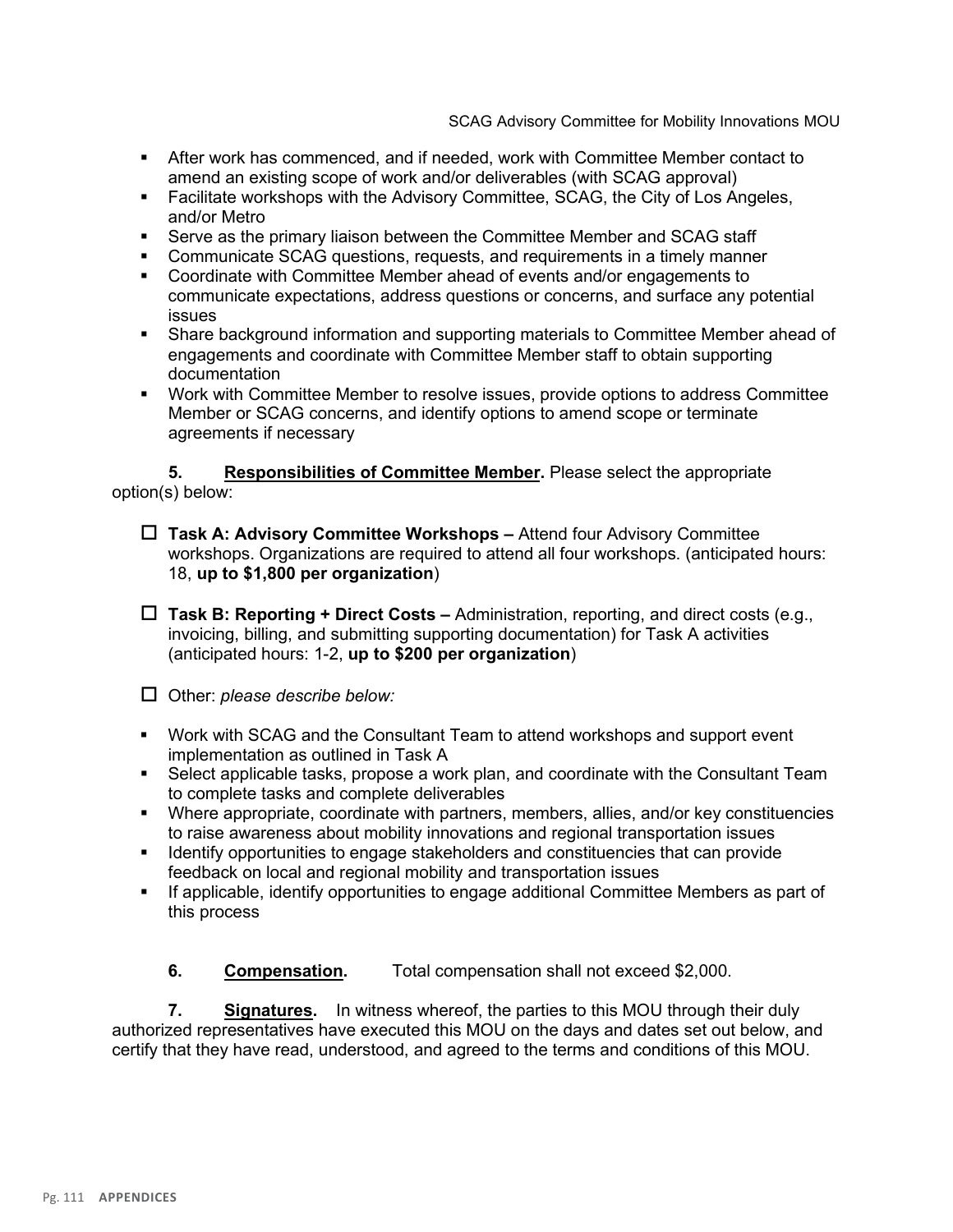## **Consultant Team**

| Richard France, Principal, Estolano Advisors           | Date |
|--------------------------------------------------------|------|
| Jessica Meaney, Executive Director, Investing in Place | Date |
| <b>Committee Member</b>                                |      |
| «PRIMARY NAME», «PRIMARY TITLE»,                       | Date |
| «ORGANIZATION NAME»                                    |      |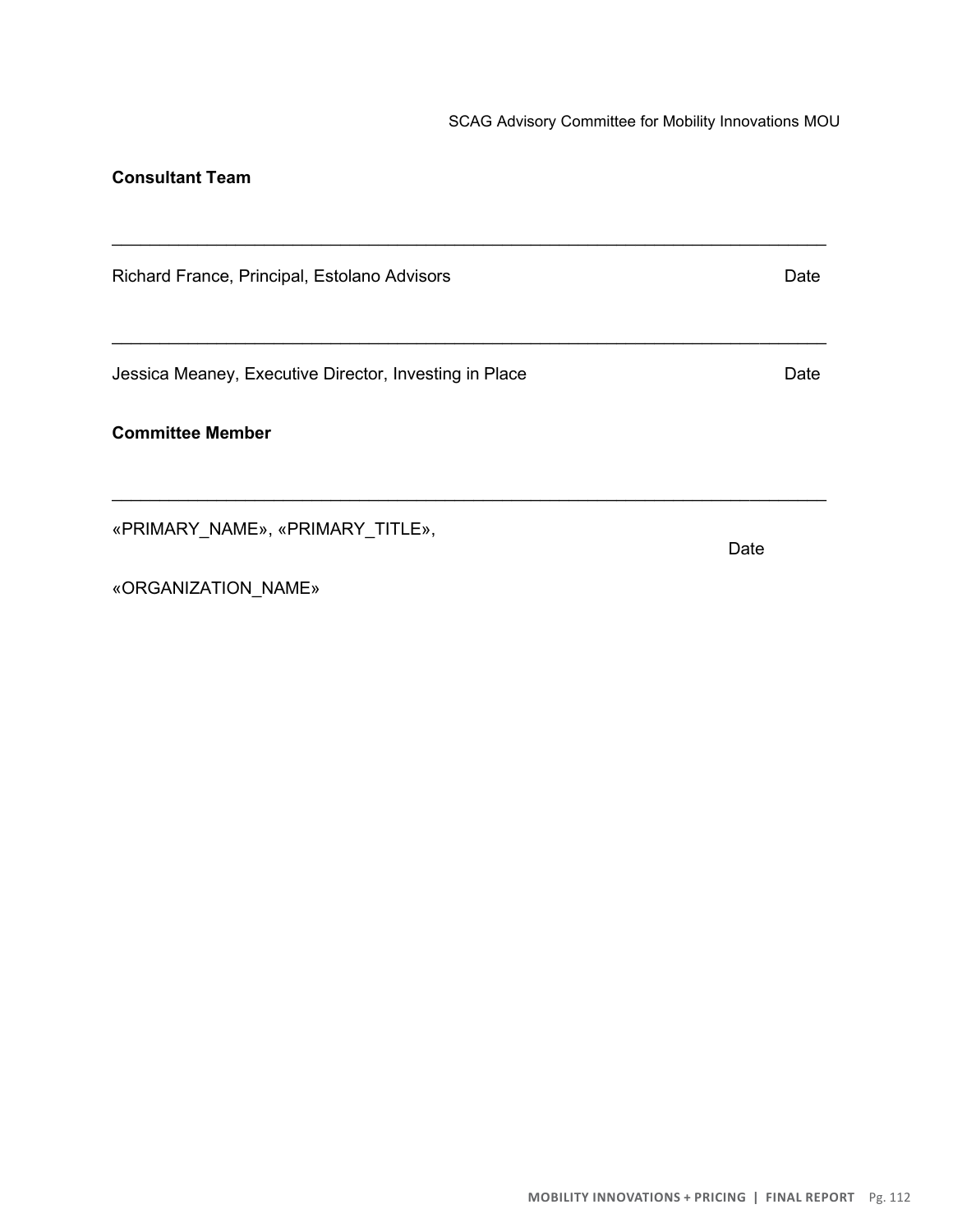## **SCAG Advisory Committee for Mobility Innovations** Scope of Work - «ORGANIZATION\_NAME»

The primary goal of the Advisory Committee for Mobility Innovations is to engage environmental justice groups and community-based organizations in discussions around equity, mobility innovations, and congestion pricing. Organizations will work with SCAG and the consultant team to inform the development of the equity analysis methodology for new mobility pilots (e.g., zero emission areas) and congestion pricing in Southern California. This engagement will rely on the expertise and insights of local partners to surface best practices, mitigation measures, and interventions that promote more equitable outcomes.

The form below outlines the proposed tasks and responsibilities of the approved non-profit organization (Committee Member).

## **Community Partner Info**

| <b>Contact Name: «PRIMARY NAME»</b>                                                                                                                  | <b>Contact Email: «PRIMARY EMAIL»</b>                                      |  |
|------------------------------------------------------------------------------------------------------------------------------------------------------|----------------------------------------------------------------------------|--|
| <b>Contact Phone: «PRIMARY PHONE»</b>                                                                                                                | Address: «ADDRESS», «CITY», CA,<br>«ZIP CODE»                              |  |
| Organization Name: «ORGANIZATION NAME»                                                                                                               | Website: «WEBSITE»                                                         |  |
| City/Community: «COMMUNITY»                                                                                                                          | County: «COUNTY»                                                           |  |
| Are you a non-profit organization? (Yes/No/Not<br>Applicable): Yes                                                                                   | Do you have a fiscal sponsor? (Yes/No/Not<br>Applicable): «FISCAL SPONSOR» |  |
| If so, what type (e.g., $501(c)(3)$ )? (list relevant<br>Internal Revenue Code section): «IRS CODE»                                                  | Have you worked with SCAG before? (Yes/No):                                |  |
| Brief Organization Description: include a short description of the organization's mission and goals,<br>demographics served, and geographic area(s). |                                                                            |  |
| «DESCRIPTION»                                                                                                                                        |                                                                            |  |
|                                                                                                                                                      |                                                                            |  |
|                                                                                                                                                      |                                                                            |  |
|                                                                                                                                                      |                                                                            |  |
|                                                                                                                                                      |                                                                            |  |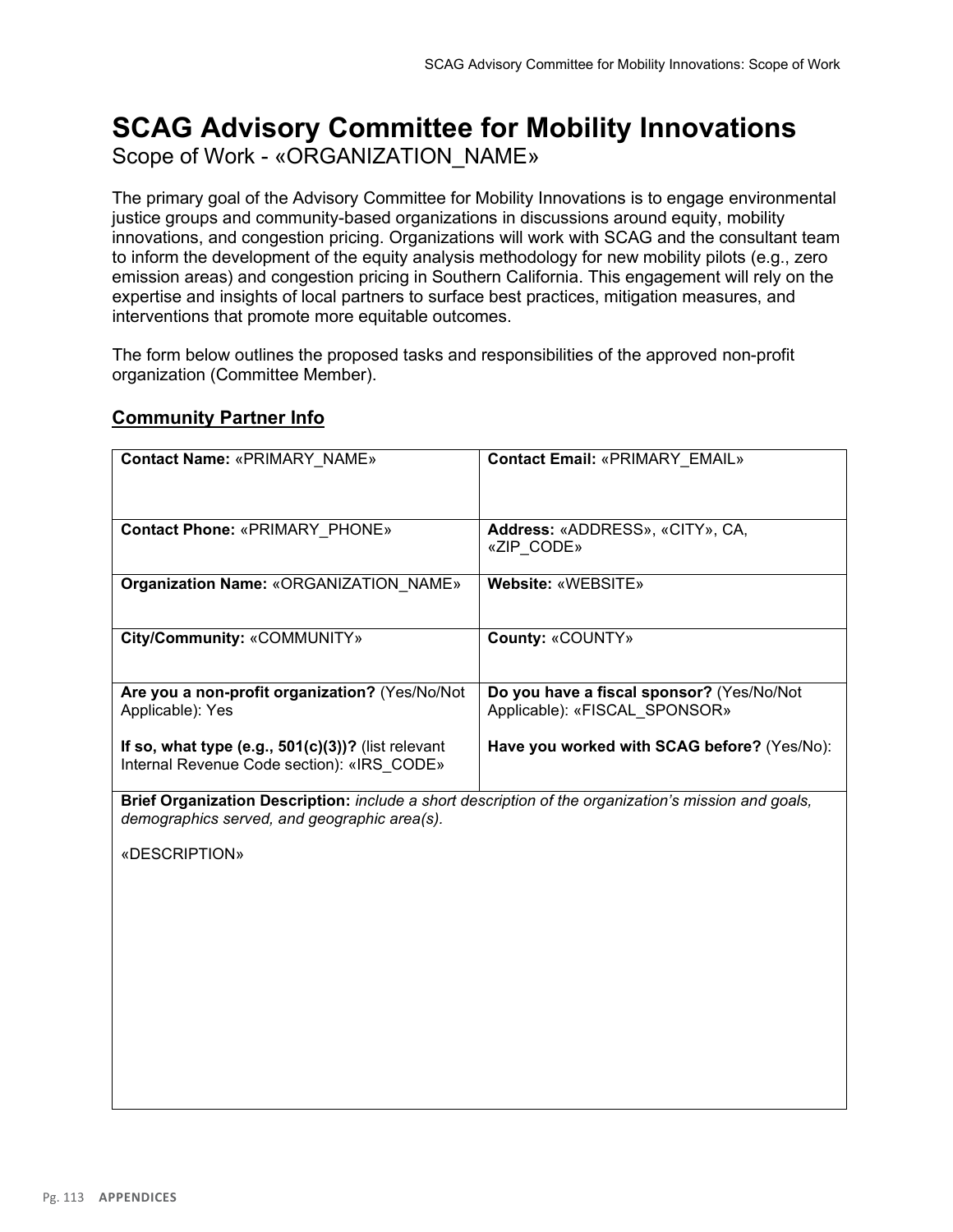## **Proposed Scope of Work** – *please select all the apply.*

Please note that pay ranges below are based on a rate of \$100 per hour. Compensation is based on total hours per task. The "up to" figure indicates the maximum pay rate per task.

- ✓ **Task A: Advisory Committee Workshops –** Attend three Advisory Committee workshops. Organizations are required to attend all three workshops. (anticipated hours: **18, up to \$1,800 per organization**)
- ✓ **Task B: Reporting –** Administration and reporting for Task A (anticipated hours for **TASK A: 1 – 2, up to \$200 per organization**)
- Other: *please describe below:*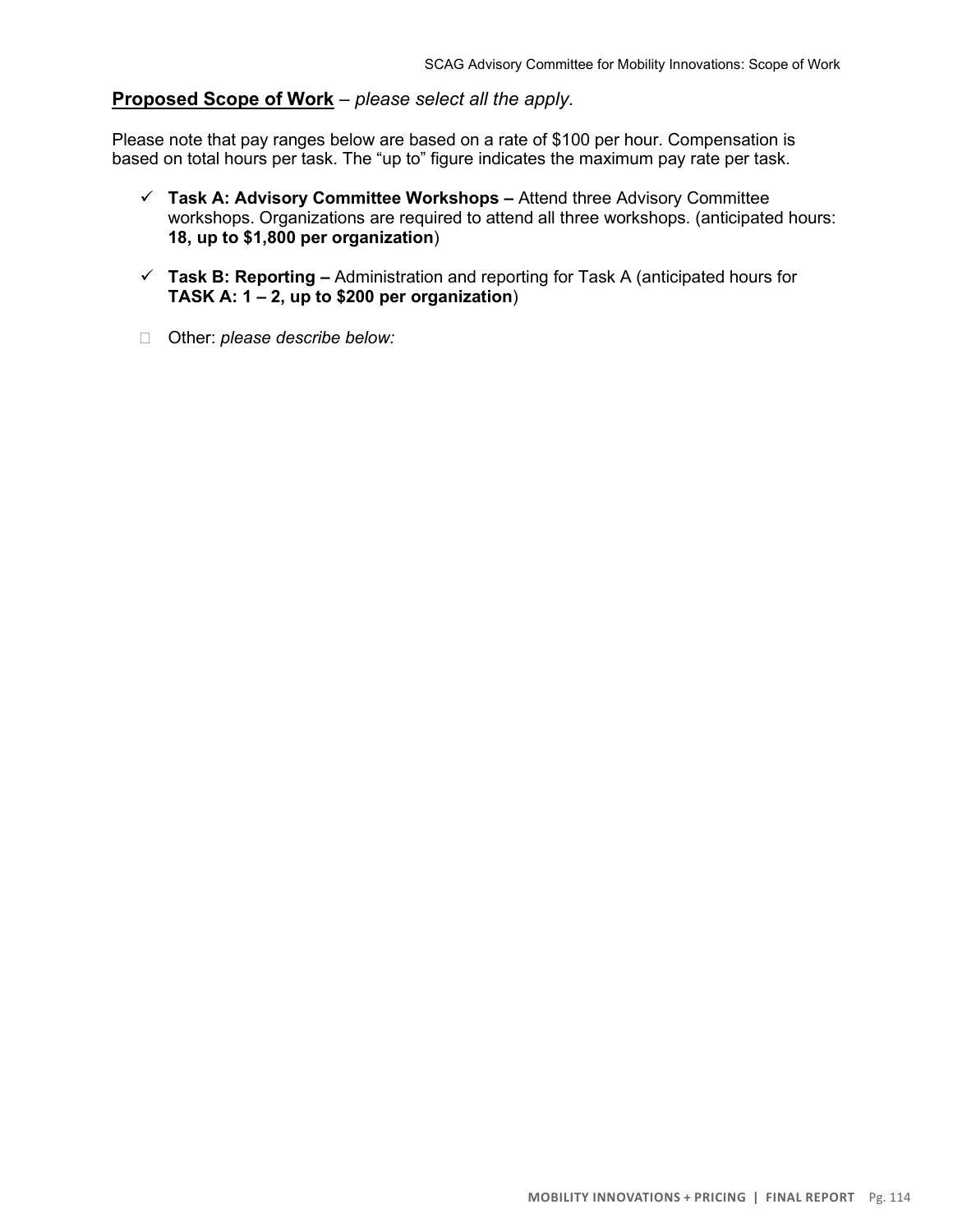#### **Compensation Structure**

**IMPORTANT:** Compensation is based on the rate of \$100 per hour. The figures below represent maximum compensation rates based on each task's total anticipated hours. If you anticipate exceeding the hourly maximum, please indicate any potential overages in your scope of work (the SCAG project manager will consider amounts exceeding the maximums listed below on a case-by-case basis). The team will provide a template to record time and provide supporting documentation for hourly rates.

- **Payment will be based on total documented hours worked plus any direct costs**  (see "Eligible Direct Costs" for more information on documentation requirements for direct costs).
- **The total maximum compensation for each Partner is \$2,000.**

#### **Task A: Advisory Committee Workshops**

▪ up to \$1,800: Event preparation, travel time, and attendance *(anticipated hours: up to 4 hours per event, with 2 additional hours for prep and travel time)*

#### **Task B: Reporting + Direct Costs**

▪ up to \$200: Administration, reporting, and direct costs (e.g., invoicing, billing, and submitting supporting documentation) for Task A activities

*(continued on next page)*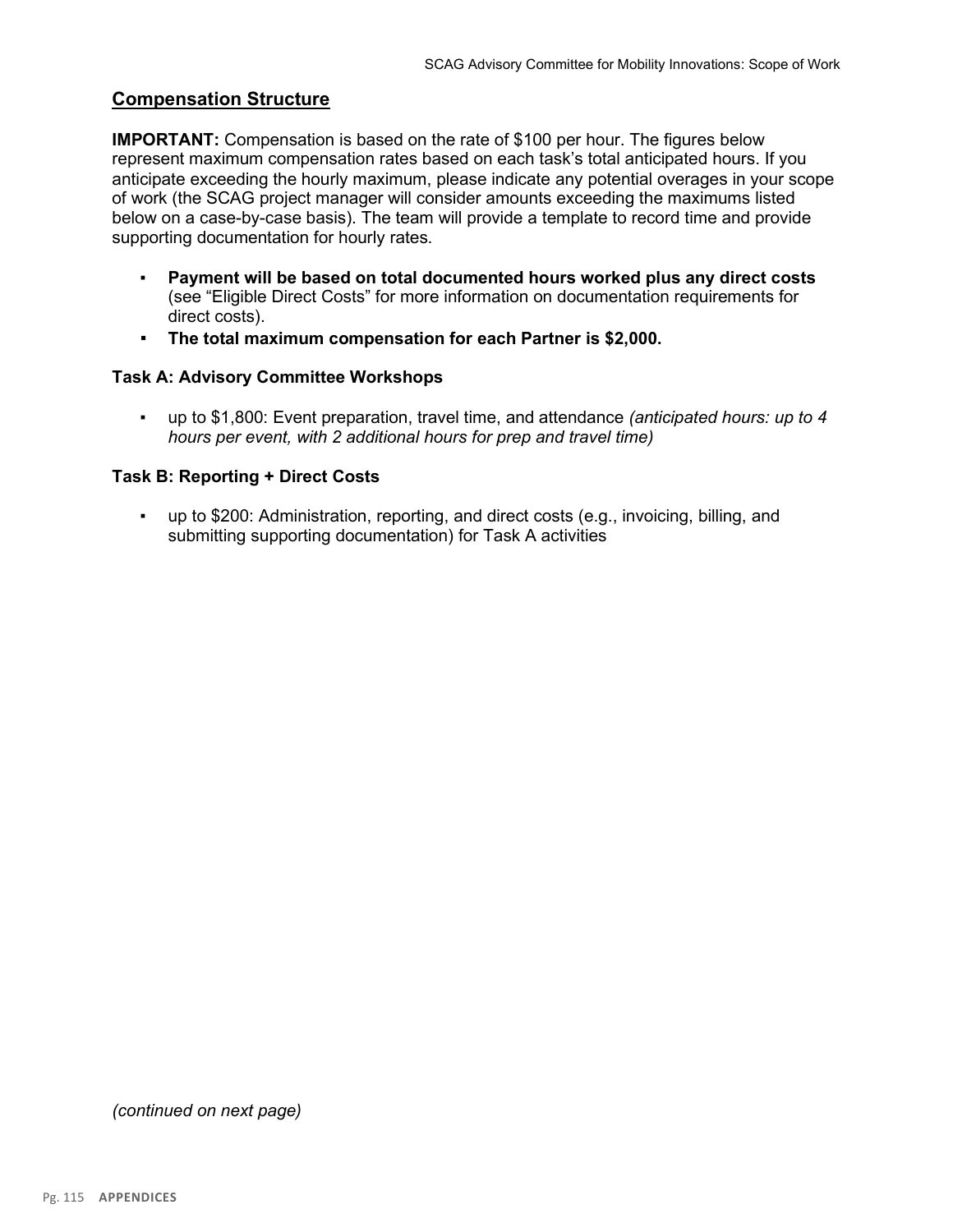## **Compensation Structure (cont.)**

**Eligible Direct Costs** (check all that apply, provide estimated budgets, and budget assumptions)

| <b>Public Transit Fare</b> (documentation required, receipt required for fares above \$10)<br>$\Box$<br>Anticipated Cost: \$         |  |
|--------------------------------------------------------------------------------------------------------------------------------------|--|
|                                                                                                                                      |  |
|                                                                                                                                      |  |
| Personal Vehicle Mileage (documentation required, billed at \$0.58/mi.)<br>$\Box$<br>Total Anticipated Mileage: 200 \$0.58/mi. = \$  |  |
|                                                                                                                                      |  |
|                                                                                                                                      |  |
| Personal Bicycle Mileage (documentation required, billed at \$0.04/mi.)<br>$\Box$<br>Total Anticipated Mileage: 2000 \$0.04/mi. = \$ |  |
|                                                                                                                                      |  |
| $\Box$                                                                                                                               |  |
|                                                                                                                                      |  |
| Anticipated Cost: \$                                                                                                                 |  |
|                                                                                                                                      |  |
|                                                                                                                                      |  |
|                                                                                                                                      |  |

 $\_$  , and the contribution of the contribution of  $\mathcal{L}_\mathcal{A}$  , and the contribution of  $\mathcal{L}_\mathcal{A}$  , and the contribution of  $\mathcal{L}_\mathcal{A}$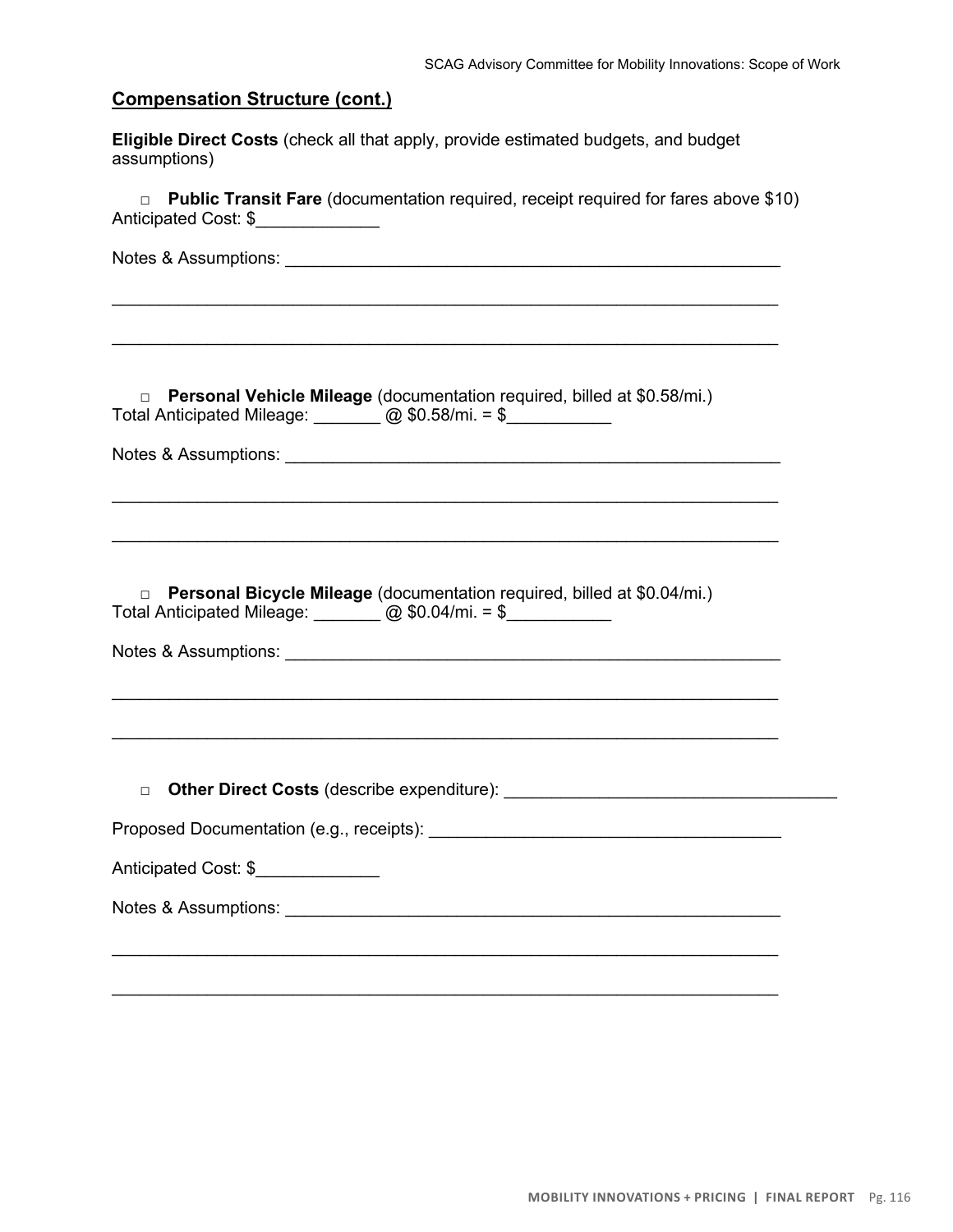#### **Ineligible Direct Costs**

- Decorations
- Unreasonable incentives, such as prizes for public participation or any promotional or marketing materials.
- Full meal reimbursements. Caltrans will only reimburse for light refreshments, which are considered items that would be served between meals - non-alcoholic beverages such as coffee, tea, juice, soda, cookies, pastries.
- Childcare: Unfortunately, childcare costs cannot be reimbursed due to direction from Caltrans, who is funding this project through SB 1. See the Caltrans' Sustainable Transportation Planning Grant Program guidelines here to learn of other ineligible costs